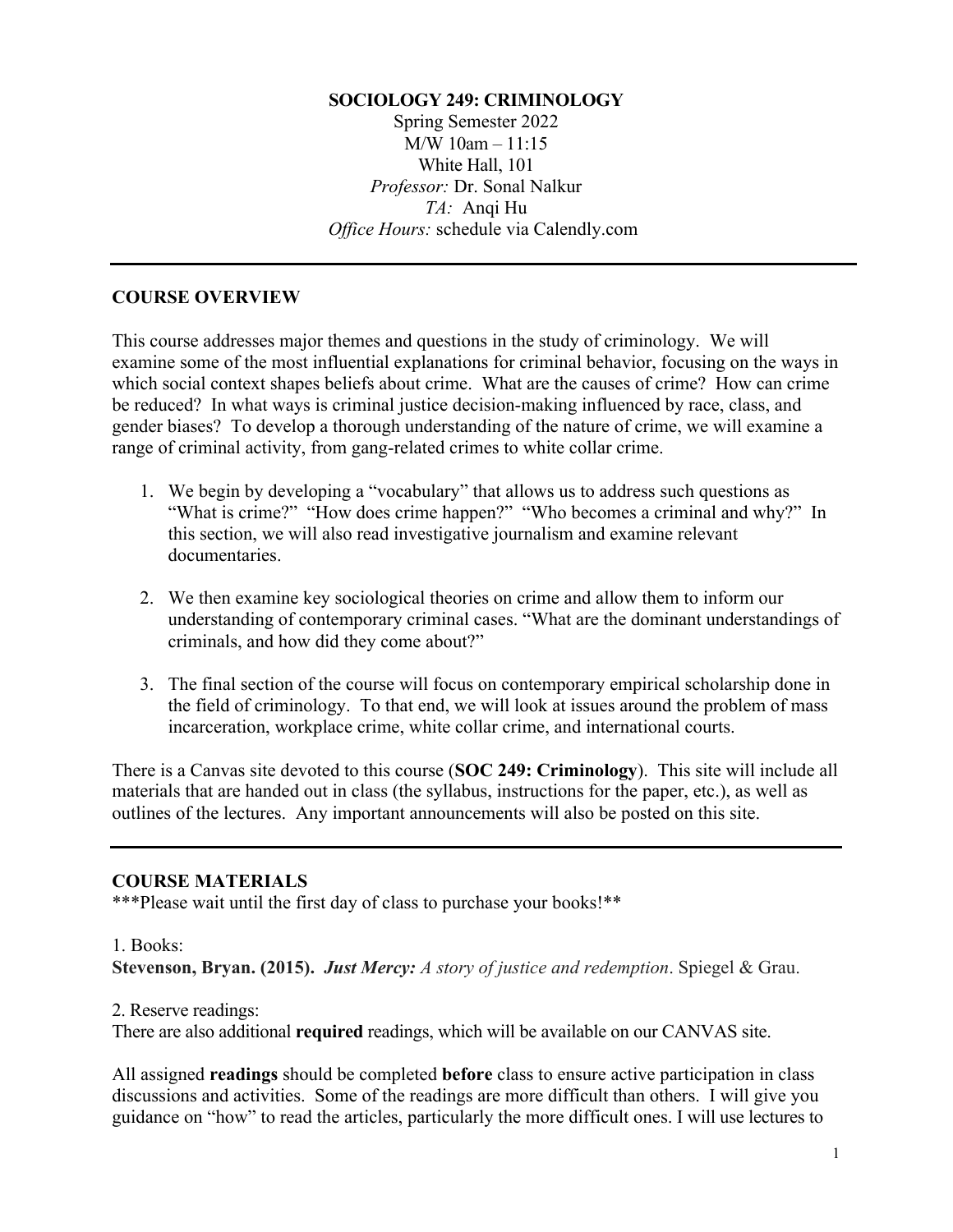give you additional information not found in the readings, and I will also provide frameworks for understanding and integrating the readings with the lecture material.

#### **COURSE REQUIREMENTS**

#### **1. Class Participation** (30% of final grade)

All assigned **readings** should be completed **before** class to ensure active participation in class discussions and activities. Students will be expected to interact with their fellow classmates in an effort to develop their own scholarly and intellectual community (this should be both fun and helpful!).

For the month of January, when the class is being conducted online, short lectures will be posted on Canvas for asynchronous engagement. On Mondays and Wednesdays, students will be assigned to small group discussion sections that will run during class time and will be led by Dr. Nalkur. Students will be expected to participate in real-time (synchronously). Your discussion session will last 15-20 minutes and will have 3-4 other students. Details will be provided in class and on Canvas.

I will post my lecture notes for you at the end of each week.

#### **2. Oral Exam or Final Research Paper** (30% of final grade)

Students will have a choice between an taking an oral exam and writing a final paper. I will give details in class. The oral exam will be based on class readings/material, while the final paper will ask students to incorporate additional scholarly work (building on themes and empirical work presented in class) into a research project.

#### **3. Weekly Response Papers** (40% of the final grade)

Response papers are due by 8:00am every Monday morning. Papers should be 250-400 words in length and submitted via Canvas. Papers should be well-written and will require engagement with the week's readings. Late papers will receive a zero grade. Students will be able to drop two paper grades over the course of the semester.

### **OTHER IMPORTANT INFORMATION**

#### *The use of cell phones and/or pagers is not permitted in this class. Please turn OFF your phones and pagers before entering the classroom.*

#### **General Communication**

I provide very detailed information and instructions in all of the course documents. I will also send periodic Canvas announcements and emails about any further course information.

- **Please read all of the written course communications thoroughly!**
- If you have questions after you have read everything in a particular course document (syllabus, paper instructions, study guide), then feel free to ask me.
- **Do NOT ask/email me questions that I have already answered** in a course document or via posted announcement/emails. I will not respond to these questions.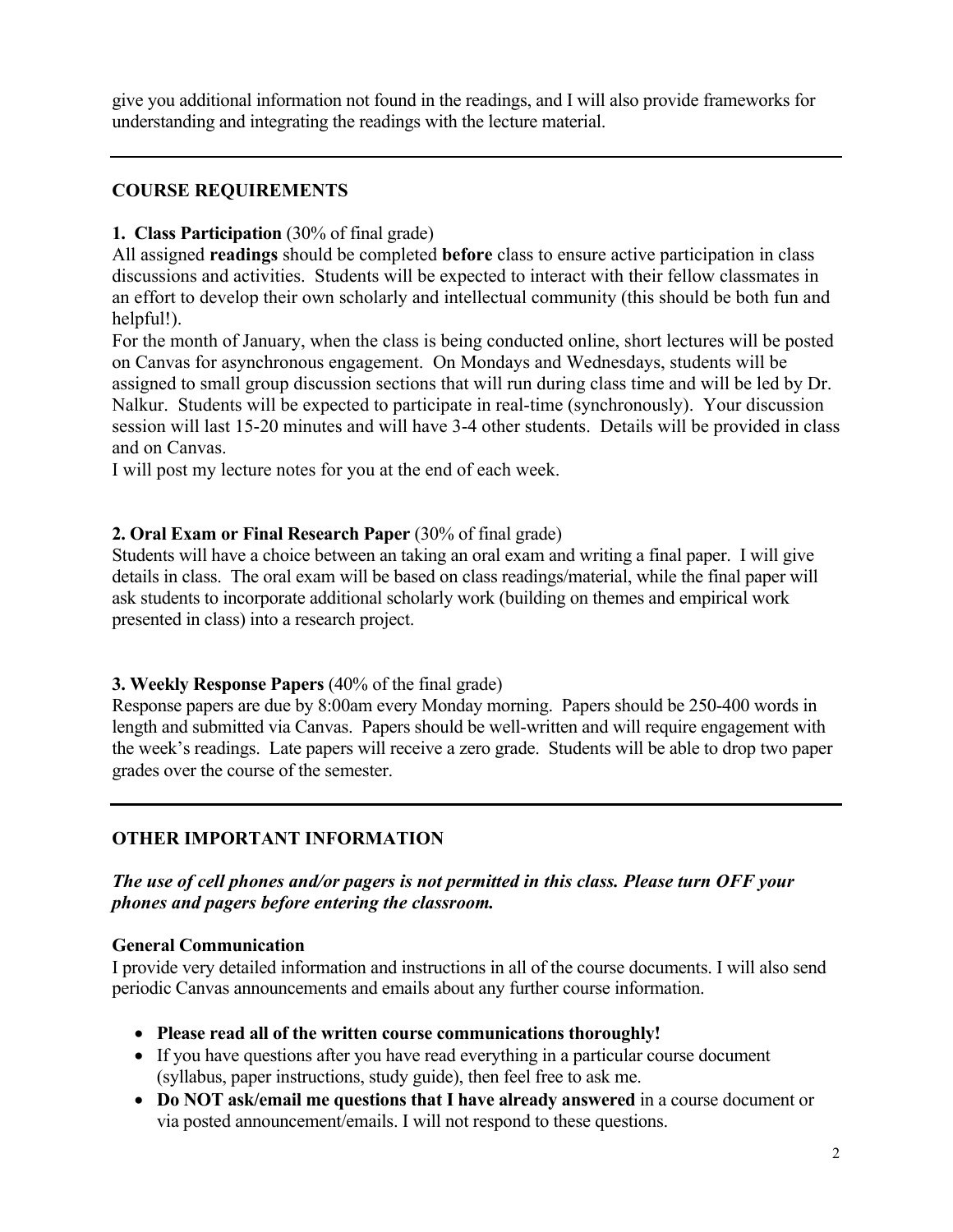#### **Email Communication**:

I generally try to respond to emails within 1 business day, but I do not guarantee a response within 24 hrs. I do not answer emails on weekends.

#### **Zoom Communication**

Students are expected to treat Zoom classroom sessions, Zoom calls, and Zoom office hours as professional interactions.

- 1. Please take your calls in a quiet space that is without distractions.
- 2. If you do not have a neutral background, or are taking calls from your personal room, please blur your background using Zoom tools.
- 3. Please try to avoid taking calls outdoors as sound quality diminishes significantly.
- 4. When you are on a call, please avoid speaking with other people around you and remain focused on our calls.
- 5. I will do my best to keep calls short and focused, and I expect you to be focused on our calls as well. Thank you!

If you anticipate any of these guidelines to be difficult, please email Dr. Nalkur as soon as possible.

#### **General Conduct**:

Please be mindful of the general code of conduct that you would use in any classroom setting. I expect us all to be respectful of one another.

- **Please do not arrive late to class.**
- Once in class, please refrain from carrying on private conversations with your neighbor(s). This is distracting for everyone else in the room.
- Please refrain from texting, checking Snapchat/Facebook/Instagram, or any other non-class activities during all class meetings. If you are found to be engaging in these activities, you will be asked to leave the classroom for the remainder of the class.

**Missed Classes**: **You** are responsible for missed material. Please get notes from one of your classmates. After you have read all of the missed material, if you still have questions, please come to my office hours. (Do not email me to ask about missed class material.)

**Video/Audio**: You may not video or audiotape lectures without my express consent.

**Extra Credit**: There are no extra credit assignments available in this course.

#### **Peer Tutoring Writing Support**

Tutors in the Emory Writing Center and the ESL Program are available to support Emory College students as they work on any type of writing assignment, at any stage of the composing process. Tutors can assist with a range of projects, from traditional papers and presentations to websites and other multimedia projects. Writing Center and ESL tutors take a similar approach as they work with students on concerns including idea development, structure, use of sources, grammar, and word choice. They do not proofread for students. Instead, they discuss strategies and resources students can use as they write, revise, and edit their own work. Students who are currently enrolled in an ESL-supported section of English 101, English 123, or English 221 or who plan to take one of those courses next semester should see ESL tutors, as they are specifically trained to support students in ESL Program courses. To learn more about ESL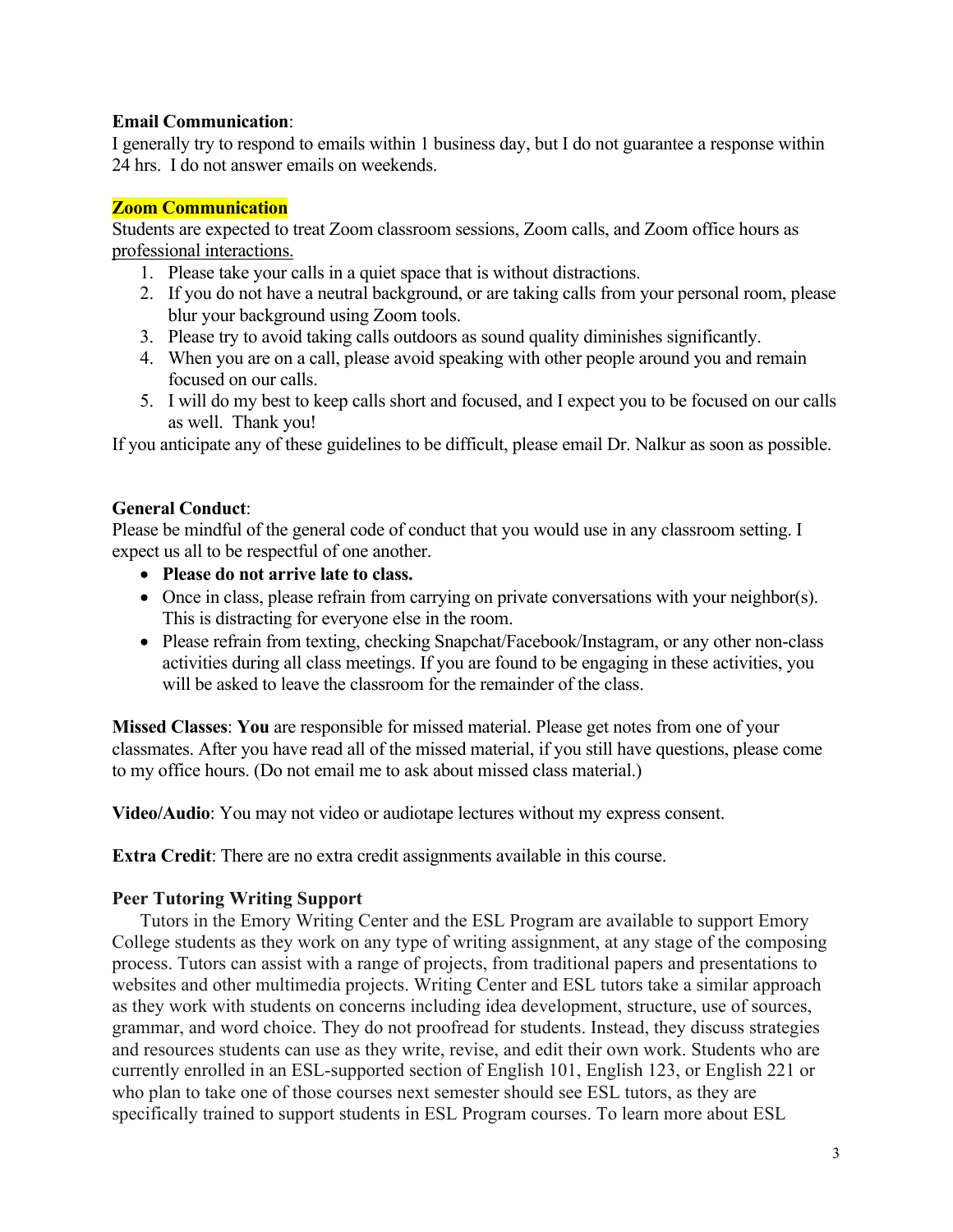tutoring or to make an appointment, go to **tinyurl.com/eslemory.** All other students in the college should see Writing Center tutors who are trained to work with this broader population. Learn more and make an appointment at **writingcenter.emory.edu**. Please review tutoring policies before your visit.

#### **Accommodating Disabilities:**

If you have or acquire any sort of condition that may require special accommodation(s), please inform me as soon as possible so that we may make the appropriate arrangements. Proper documentation from the Office of Disabilities Services will be required. They can be reached at 404-727-1065 or via the web at http://www.emory.edu/EEO/ODS/.

#### **Academic Conduct:**

All students are expected to conduct themselves in accordance with the policies of Emory College with respect to conduct and academic honesty. Anyone engaging in acts that violate these policies, such as plagiarism or cheating will be referred to the Honors Council. For more information see: http://www.college.emory.edu/current/standards/honor\_code.html

#### **Make-Up Policy**:

My permission is needed to makeup exams and assignments. If you are going to miss an exam or assignment, please make every effort to notify me before the missed class and to gather appropriate material to justify your absence. If you are unable to notify me before the class/due date, please try to have a friend, roommate, etc. contact me via e-mail and inform me of your absence. A mutually convenient time will be arranged for you to make up the assignment or exam. Makeup assignments will *only* be allowed in a situation of an excused absence (e.g., illness, family emergency, etc.). A note from the Dean will be required to make up the final exam.

*The use of cell phones is not permitted in this class or during Zoom calls.*

*You are not permitted to use laptops or other devices in class unless you have special permission from Dr. Nalkur.*

*Please turn OFF your phones before entering the classroom.*

*If you are found using phones or devices in class, you will be asked to leave.*

\_\_\_\_\_\_\_\_\_\_\_\_\_\_\_\_\_\_\_\_\_\_\_\_\_\_\_\_\_\_\_\_\_\_\_\_\_\_\_\_\_\_\_\_\_\_\_\_\_\_\_\_\_\_\_\_\_\_\_\_\_\_\_\_\_\_\_\_\_\_\_\_\_\_\_\_\_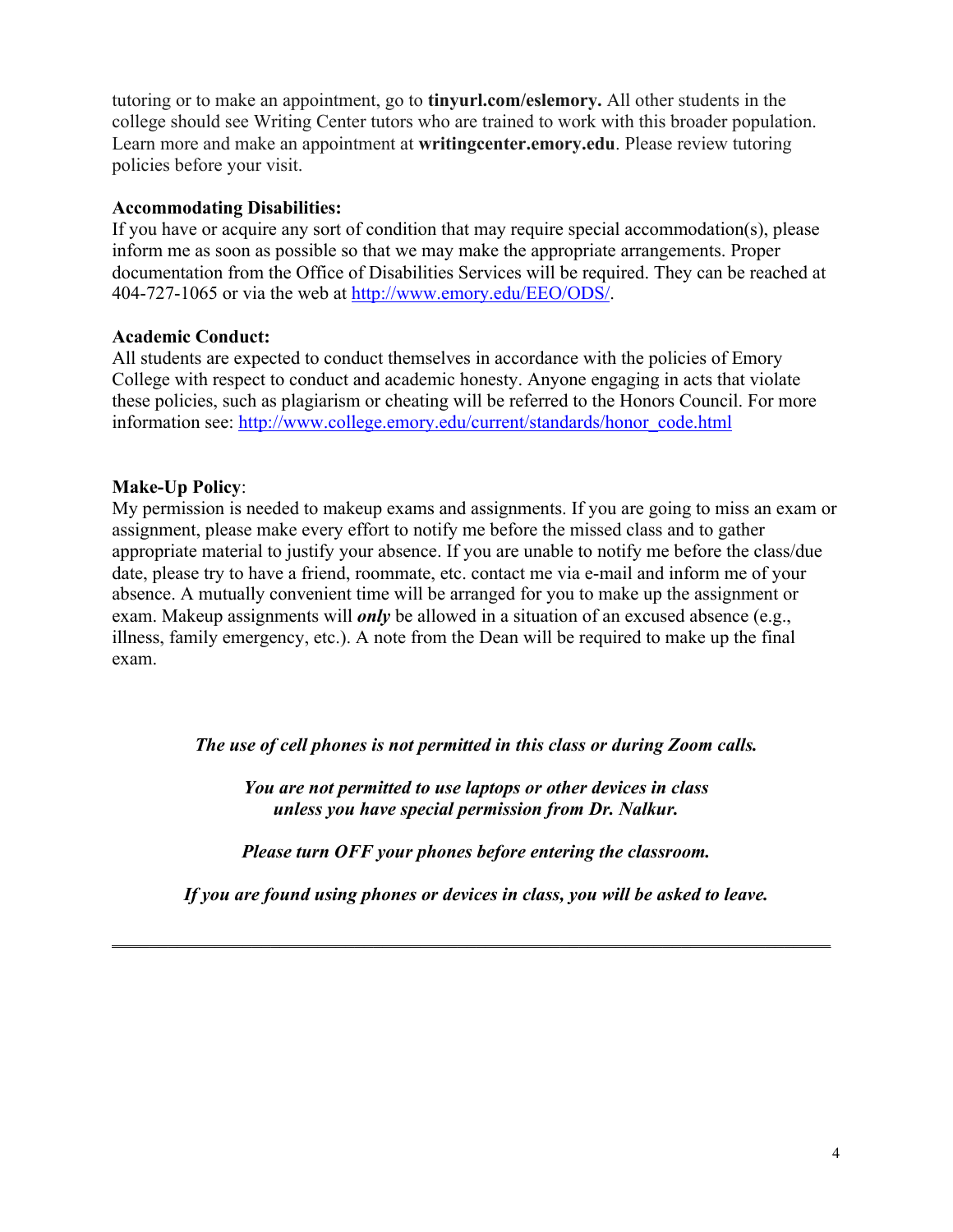# **COURSE SCHEDULE** *(subject to revision)*

## *SECTION ONE: WHAT IS CRIME? HOW DOES THE JUSTICE SYSTEM WORK?*

| January 12: | Introduction                                                                                                                                                                                                                        |
|-------------|-------------------------------------------------------------------------------------------------------------------------------------------------------------------------------------------------------------------------------------|
| January 17: | MLK Observance – no class                                                                                                                                                                                                           |
| January 19: | Film: <i>The Loving Story</i><br>"The Gangster's Guide to Upward Mobility" – Malcolm Gladwell in <i>The New</i><br><i>Yorker</i> , August 11, 2014.                                                                                 |
| January 24: | Film: The Armstrong Lie<br>Reading: "The Sorrow and the Shame of the Accidental Killer," in The New<br>Yorker, September 18, 2017; pg. 1-13. (note: some of the formatting is off, but<br>continue to read through to the end)      |
| January 26: | Religion, Morality, and Criminal Justice<br>Ronel, N., & Ben Yair, Y. (2018). Spiritual Criminology: The Case of Jewish<br>Criminology. International Journal of Offender Therapy and Comparative<br>Criminology, 62(7), 2081–2102. |
| January 31: | Clair, M., & Winter, A. S. (2016). How judges think about racial disparities:<br>Situational decision-making in the criminal justice system. Criminology, 54(2),<br>332-359.                                                        |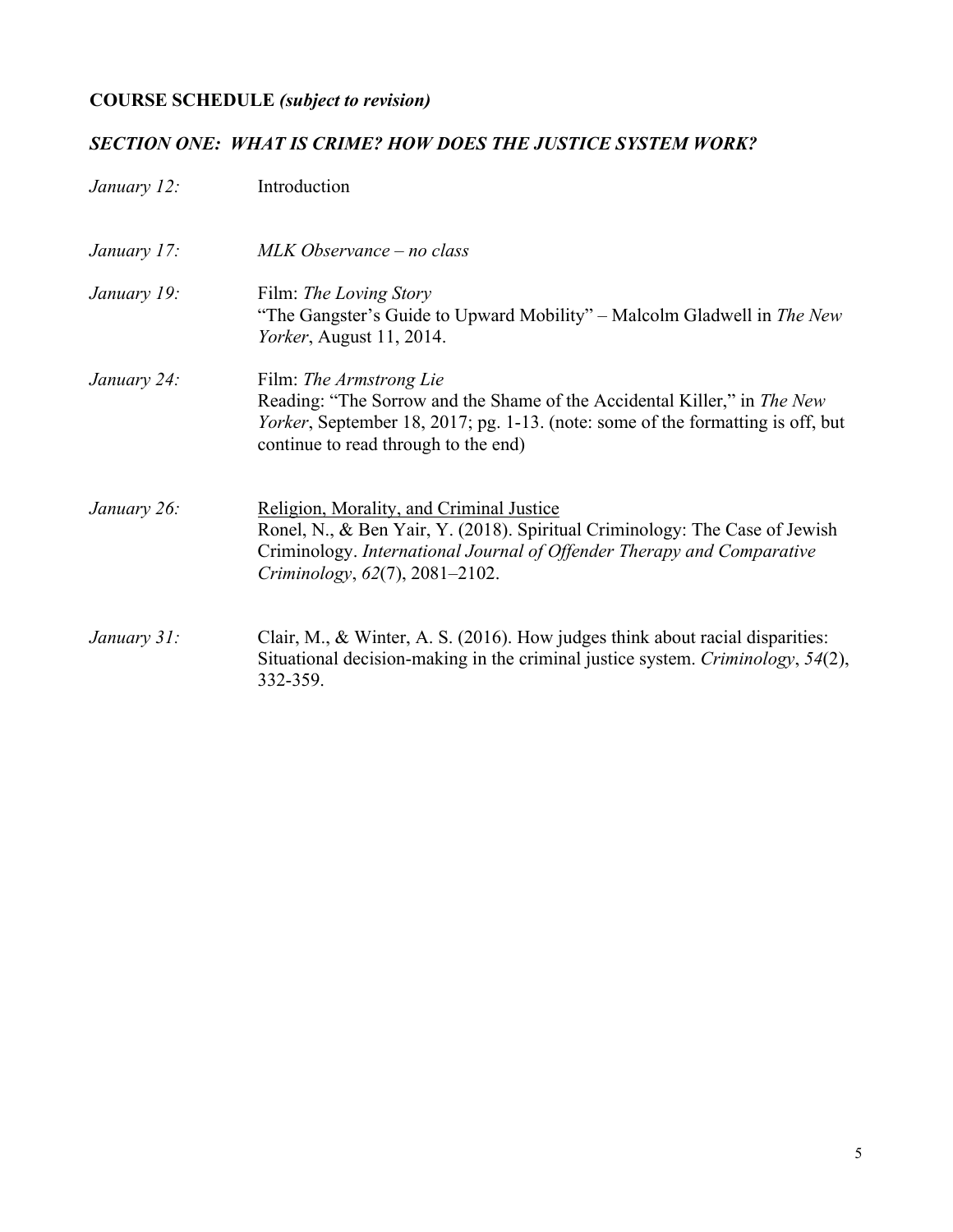#### *SECTION TWO: CLASSICAL THEORETICAL TREATMENTS AND THEIR CONTEMPORARY COUNTERPARTS*

| February 2:  | <b>Biological Explanations for Crime</b><br>DeLisi, M. (2013). Revisiting Lombroso. The Oxford handbook of<br>criminological theory, 5-21.                                                                                                                                                               |
|--------------|----------------------------------------------------------------------------------------------------------------------------------------------------------------------------------------------------------------------------------------------------------------------------------------------------------|
| February 7:  | Introduction to the Classical School: Rational Choice Theory<br>Wright, R. T., & Decker, S. H. (1997). Armed robbers in action: Stickups and<br>street culture. UPNE. Chapter 2 and 3 (up to $p.77$ )                                                                                                    |
| February 9:  | Cornish, D. B., & Clarke, R. V. (1987). Understanding crime displacement: An<br>application of rational choice theory. Criminology, 25(4), 933-948.<br>Three short news articles:<br>"American Exceptionalism and the Problem of Mass Shootings"<br>"The Caging of America"<br>"Goodbye to Freddie Gray" |
| February 14: | <u>Punishment and the Classical School of Criminology</u><br>Mühlhahn, K., & Klaus, M. (2009). Criminal justice in China: A history.<br>Harvard University Press. (Introduction & Chapter 1)                                                                                                             |
| February 16: | <b>Positivist School: Strain Theory</b><br>Contreras, Randol. 2014. <i>The Stickup Kids: Race, Drugs, Violence, and the</i><br><b>American Dream.</b> Chapter 1. Berkeley: University of California Press.                                                                                               |

#### *SECTION THREE: ARCHIVES, MASS INCARCERATION & WHITE COLLAR CRIME*

*February 21:* Positivist School: Strain Theory (cont'd) Contreras, Randol. 2014. *The Stickup Kids: Race, Drugs, Violence, and the American Dream.* Chapter 2. Berkeley: University of California Press.

> Burt, Callie Harbin, Ronald L. Simons, and Frederick X. Gibbons. 2012. "Racial Discrimination, Ethnic-Racial Socialization, and Crime: A Micro-sociological Model of Risk and Resilience" *American Sociological Review* 77: 648-657, Table 1, Table 2, 667-670 (Discussion Section) – skim the rest.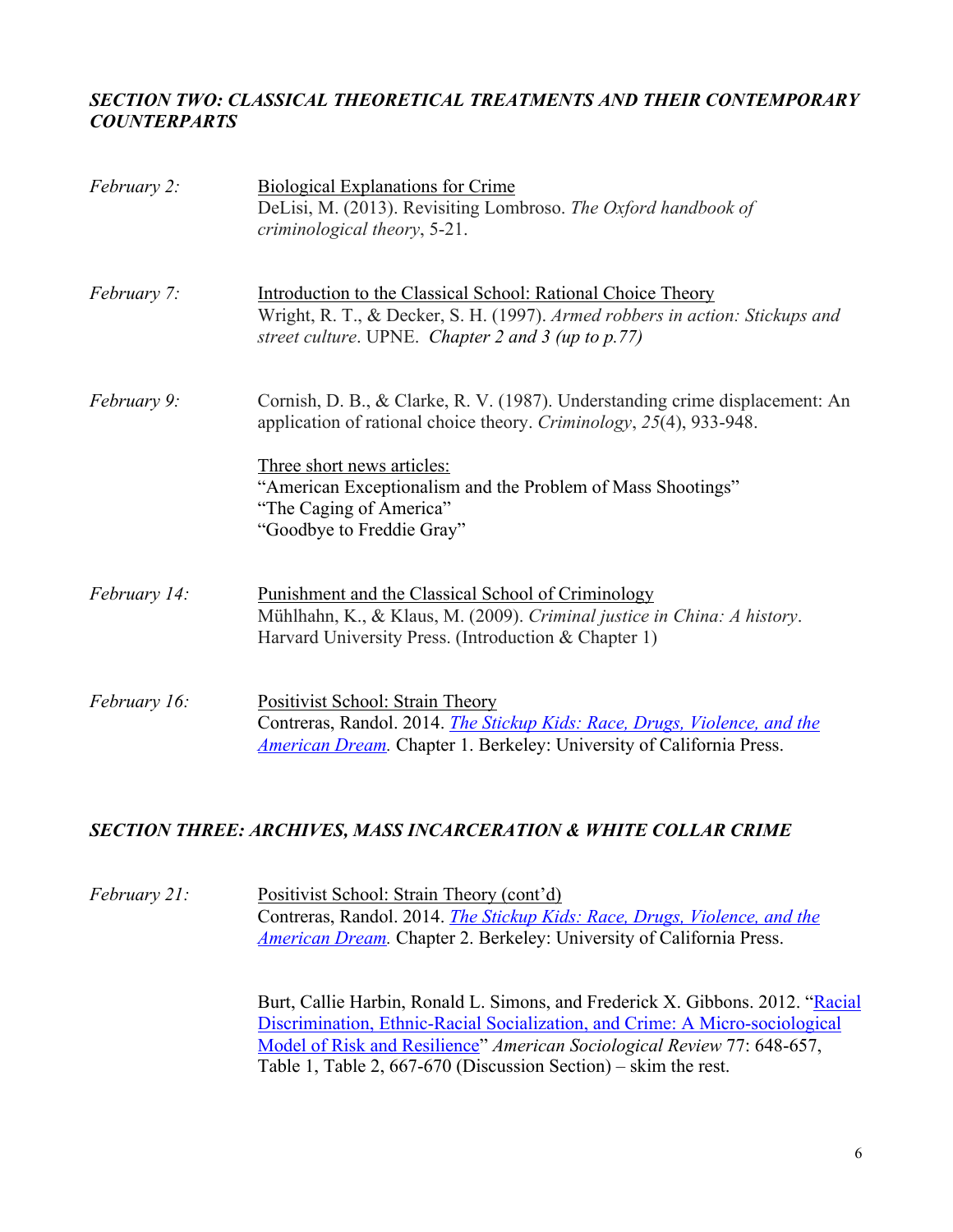| <i>February 23:</i> | What we learn from Archives and Commemoration<br>> Allyson Hobbson and Nell Freudenberger. "A Visit to Montgomery's<br>Legacy Museum," New Yorker, July 17 2018.<br>> Jeffrey Toobin. "The Legacy of Lynching, on Death Row" New Yorker,<br>August 15, 2016.<br>$\triangleright$ Malcolm Gladwell Podcast: Revisionist History, Season 2: Episode 4 –<br>"The Foot Soldier of Birmingham" |
|---------------------|-------------------------------------------------------------------------------------------------------------------------------------------------------------------------------------------------------------------------------------------------------------------------------------------------------------------------------------------------------------------------------------------|
| <i>February 28:</i> | Crime and Commemoration<br>$\triangleright$ Alarid, L. F. (2000). Sexual assault and coercion among incarcerated<br>women prisoners: Excerpts from prison letters. The Prison<br>Journal, 80(4), 391-406.<br>$\triangleright$ Forts, F. (2002). Living with Confederate symbols. Southern<br>Cultures, 8(1), 60-75.                                                                       |
| March 2:            | <b>Policing</b><br>Stuart, F. (2016). Becoming "copwise": Policing, culture, and the collateral<br>consequences of street-level criminalization. Law & Society Review, $50(2)$ , 279-<br>313.                                                                                                                                                                                             |

# *March 7-11: Spring Break – Enjoy!!*

| March $14$ : | <b>Positivist School: Social Context</b><br>Goffman, Alice. 2009. "On the Run: Wanted Men in a Philadelphia<br>Ghetto." American Sociological Review 74: 339-357.                                                         |
|--------------|---------------------------------------------------------------------------------------------------------------------------------------------------------------------------------------------------------------------------|
| March 16:    | Positivist School: Differential Association and Peer Effects                                                                                                                                                              |
|              | Jones, Nikki. 2004. "It's not Where you Live, it's How you Live": How Young<br>Women Negotiate Conflict and Violence in the Inner City." The ANNALS of the<br>American Academy of Political and Social Science 595: 49-62 |
| March $21$ : | <i>Just Mercy:</i> Bryan Stevenson; Chapters 1-4, 6, 10                                                                                                                                                                   |
| March $23$ : | Mass Incarceration & The Life Course<br>Pettit, B., & Western, B. (2004). Mass imprisonment and the life course: Race<br>and class inequality in US incarceration. American sociological review, 69(2),<br>151-169.       |